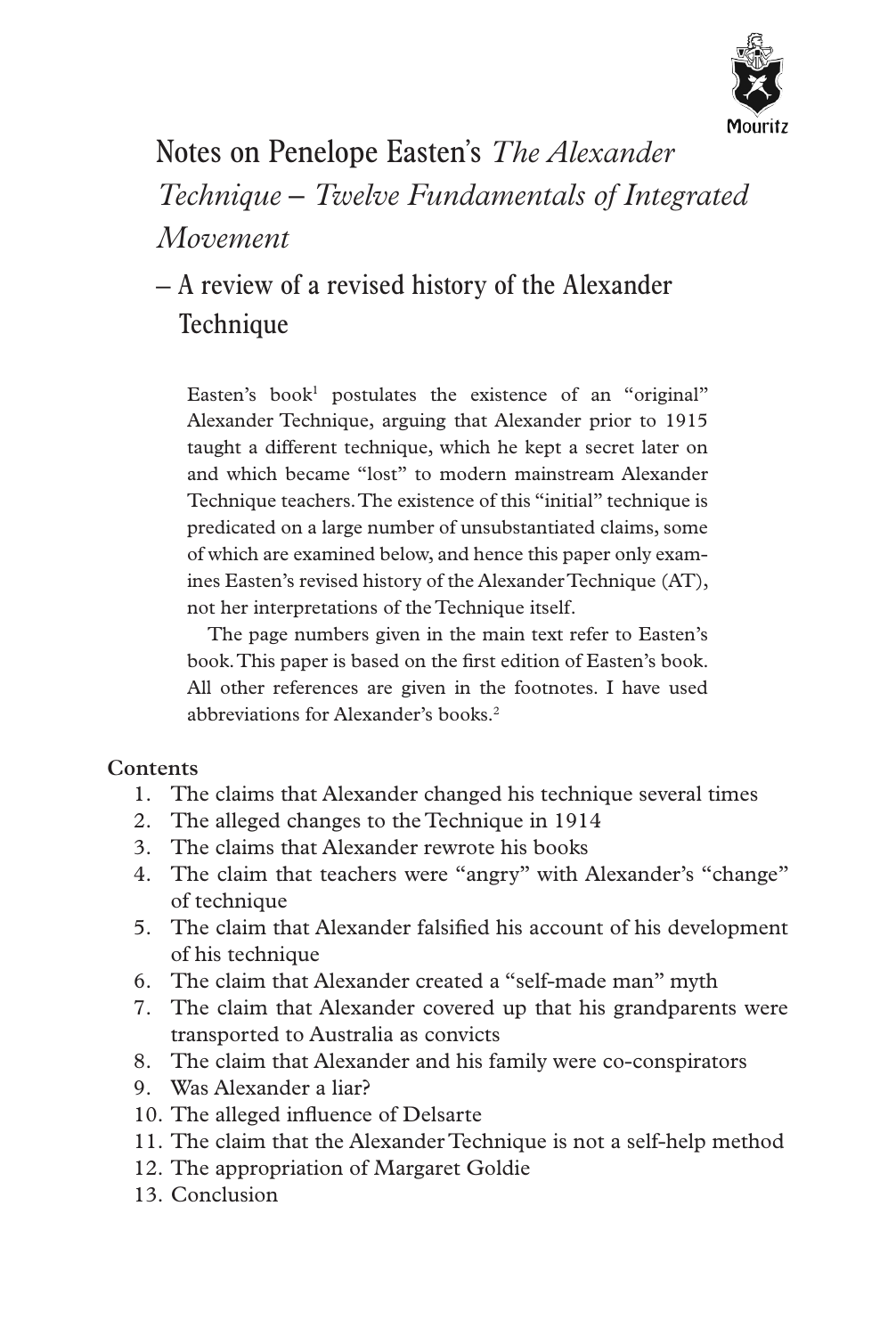1. The claims that Alexander changed his technique several times Easten claims that Alexander changed his teaching method several times (pp. xiii, 8), based on what Alexander wrote in his books. "Before he started the first training course in 1931, he changed his teaching several times – around 1912, again in the early 1920s, and then in 1925."  $(p, 8)$ 

There is no reference for these postulates, $3$  but a couple of arguments may be inferred. Of course, the 1925 date might refer to Alexander coining the term "primary control", but such appelation does not in itself mean a new technique. There are several references to the importance of the the head–neck–back relationship before the term "primary control".4 He had discovered a more appropriate phrasing for something he was already teaching.

It is contrived to assume that a new wording is proof of a new method. For example, Alexander used the phrasing "relax" the neck<sup>5</sup> and later "free" the neck and later advised not to mention the neck, $6$  but no teacher (that I know of) has suggested or is suggesting that this signifies a change of technique. The fundamentals have not changed. Easten acknowledges that Alexander continued to develop his technique throughout his life (she postulates five stages, pp.  $127-130$ ), but she does not consider his mature experiences of any significance, and is instead searching for some primordial technique which, however, is not supported by any of Alexander's early writings.

In support of her argument that in "twenty-two years [between 1910 and 1932], the head/neck balance has gone from being the last to get involved to apparently being the leader" (p. 277), Easten quotes a sentence she attributes to the 1910 edition of *MSI*. 7 However, this sentence does not appear in 1910, but in the 1918 and subsequent editions of *MSI*.

However, the 1910 *MSI* does state: "The desire to stiffen the neck muscles should be inhibited as a preliminary".<sup>8</sup> And: "The teacher, having decided upon the orders necessary for securing the elongation of the spine, the freedom of the neck (i.e. requisite natural laxness) and other conditions desirable to the particular case in hand, . . ."9 And in the *MSI Addenda* (1911), Alexander writes that, after having studied the means and not the end, and prepared the correct position, then:

. . . order the neck to relax, and at the same time order the head forward and up. $10$ 

How are these descriptions not indicating that the head–neck–back (neck–spine) relationship is primary?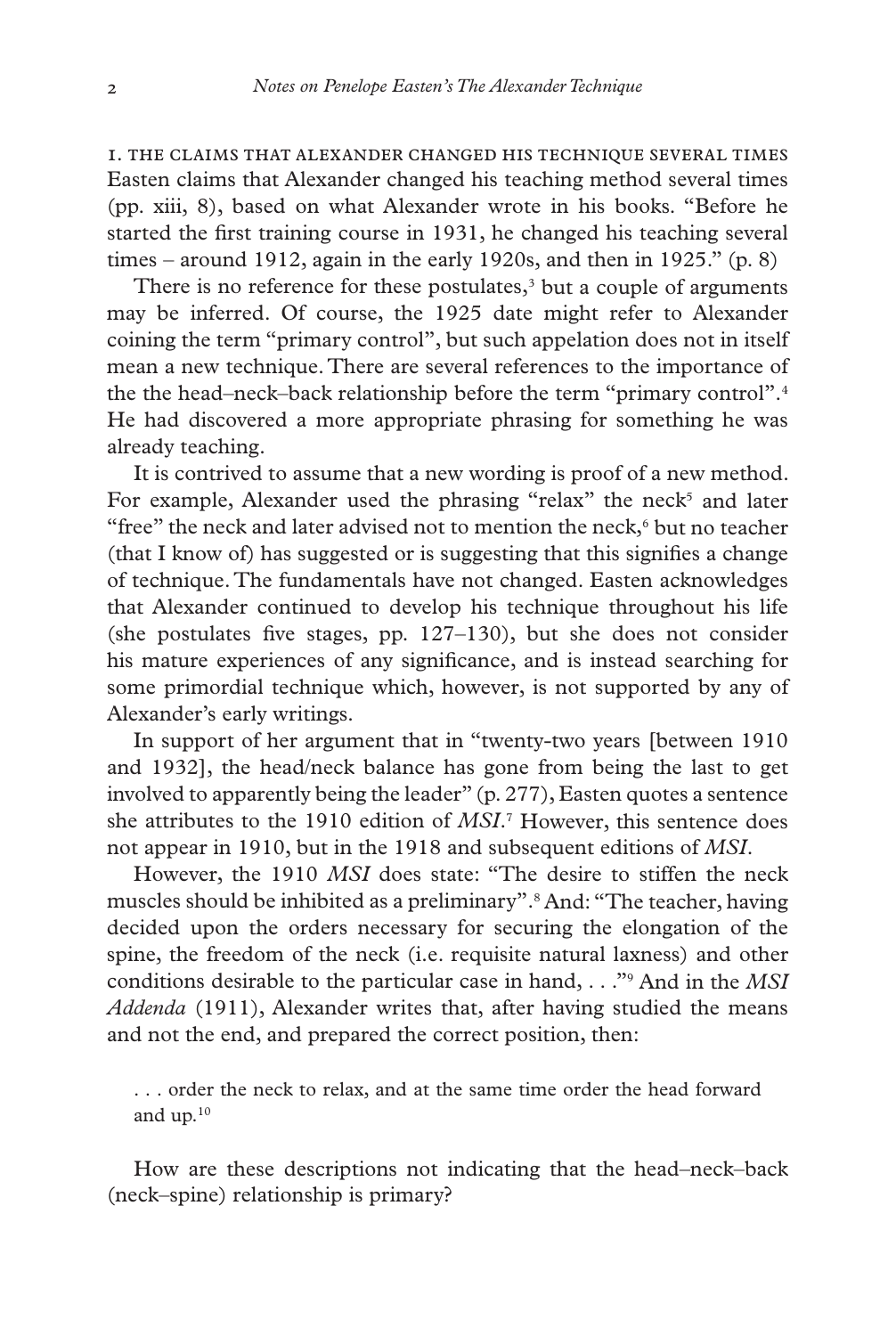Alexander was always keen to communicate principles, not specifics, and the principles did not change (if they did, nobody has given a reference for it). Alexander changed his wording and used different examples of pupils and of teaching in his books to illustrate the principles. A change of wording does not necessarily signify a change of method. Alexander developed his vocabulary over years in his ongoing attempts to find the most appropriate words which would convey his meaning.

2. The alleged changes to the Technique in 1914

Easten claims that hands-on work really only started in 1914, the subtitle to this discussion being "Stage 3: 1914–25. Hands-on work begins." (p. 128). She writes:

"Alexander's discovery circa 1914 was that he could use his hands to bring about profound postural changes in his pupil without verbal communication." (p. 333).

This contradicts all available evidence.

In *CCC*, in the chapter "Illustration", Alexander very clearly states what orders the teacher needs to communicate to the pupil for the purpose of the pupil giving him- or herself these orders. See also the chapter "The Stutterer" in *UoS*<sup>11</sup> (referred to in more detail below).

Easten also writes:

"About 1914, Alexander realized that his hands conveyed his own use to the pupil. Now the focus changed: pupils recited their orders while he gave them the new sensory experiences that they could then bring about for themselves at home." (p. 128).

This is an inventive interpretation of a remark Jones made in *Freedom to Change*, where he wrote, "FM told me that in 1914 he was just beginning to find a new way of using his hands in teaching. By applying the inhibitory control (which had proved so effective in breathing and speaking) to the use of his hands he was learning to make changes in a pupil that were different from ordinary manipulation or postural adjustment". This says nothing about whether or not the pupils were reciting their orders, or whether this could be done without verbal communication. The inclusion of "new" in "a new way" indicates that Alexander had already been using hands-on work before. Easten is reading her own agenda into Jones' writings.12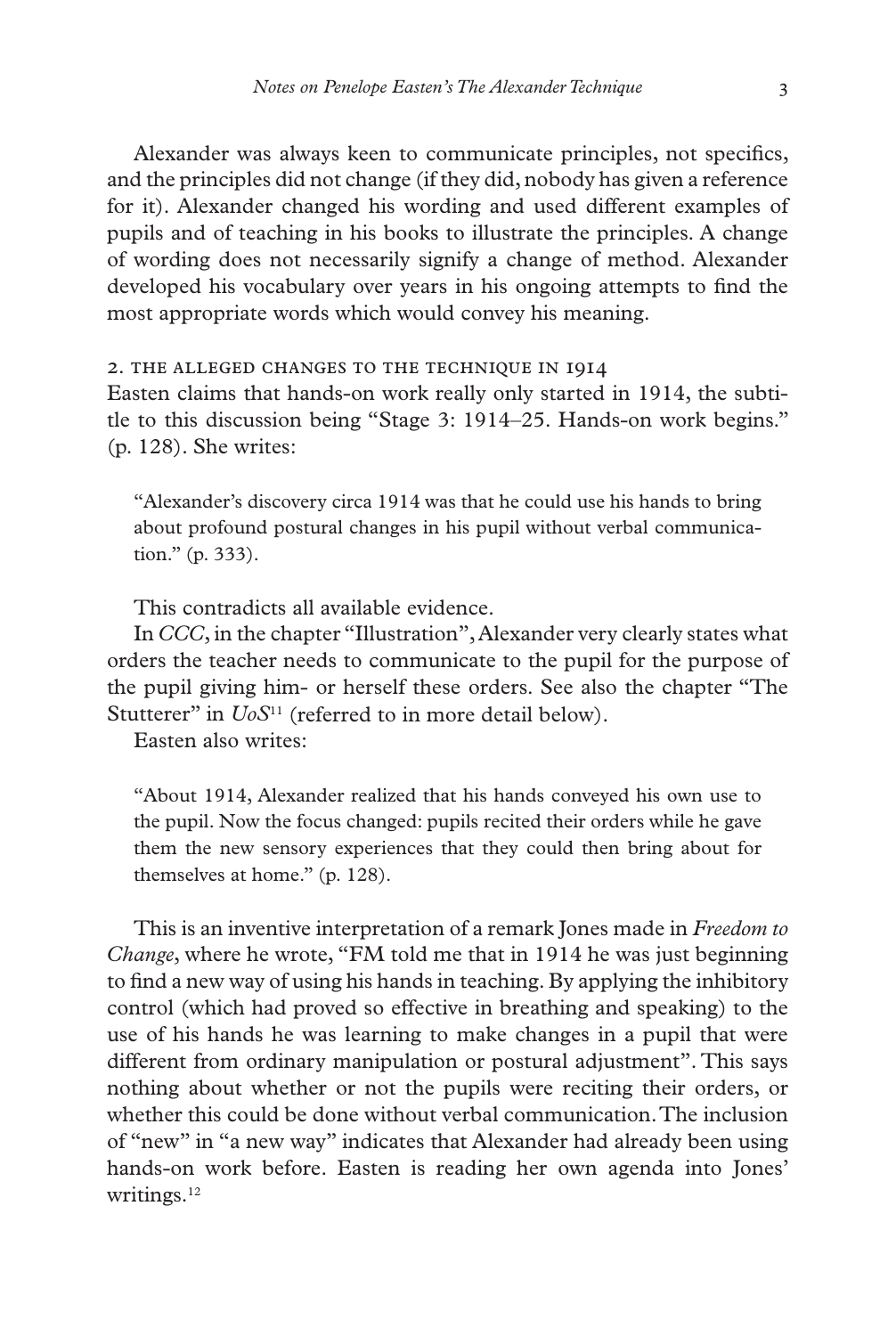On Easten's website she is more blunt as to her claim that hands-on work was a late development: "For the first twenty years of his work, he worked by verbal directions alone."13

Alexander had clearly used hands-on before 1914. He refers to it in 1908.14 <sup>15</sup>

Alexander several times describes in his books what the teacher needs to communicate (verbally) to his or her pupil. In his 1912 *CC* he stated not only that he used hands in teaching, but that he could teach others to use their hands for the purpose of his technique:

 $\mathcal{L}(3)$  I am able to manipulate, and to teach others to manipulate the human machine with the hands; and with an open-minded pupil it is possible to remove many defects in a few minutes, for example, to change entirely the production of a voice, its quality and power."16

We know that Alexander had taught his brother (A.R.), his sister (Amy), his friend Robert Young, and one of his students (Lilian Twycross) to teach his work in Australia.17 Of course, people may argue they were not taught to use hands-on work, but why would Alexander write that he could teach others to use hands-on work unless he had already done so?

Both Marjory Barlow and Walter Carrington said that Alexander used hands-on work already in Australia.<sup>18, 19</sup> Both Barlow and Carrington were clear that the hands are there to give meaning to the words. $20$ 

#### 3. The claims that Alexander rewrote his books

In order to support the supposition that Alexander fundamentally changed his teaching method, Easten makes at least two claims:

"He rewrote MSI (1918) emphasizing that you need a teacher – you cannot do it for yourself." (p. 128).

[Easten seems not quite sure about this since she also writes that in *MSI* the pupil "is doing the brainwork to bring about change for themselves." (p. 128).]

"The emphasis of the work now [around 1918?] shifted to being purely educational, and "clients" were now "pupils". (p. 128).

This again contradicts available evidence. Alexander in his 1910 *MSI*, 1911 *MSI Addend*a, and 1912 *CC*, refers to "pupils", not "clients".21, 22 If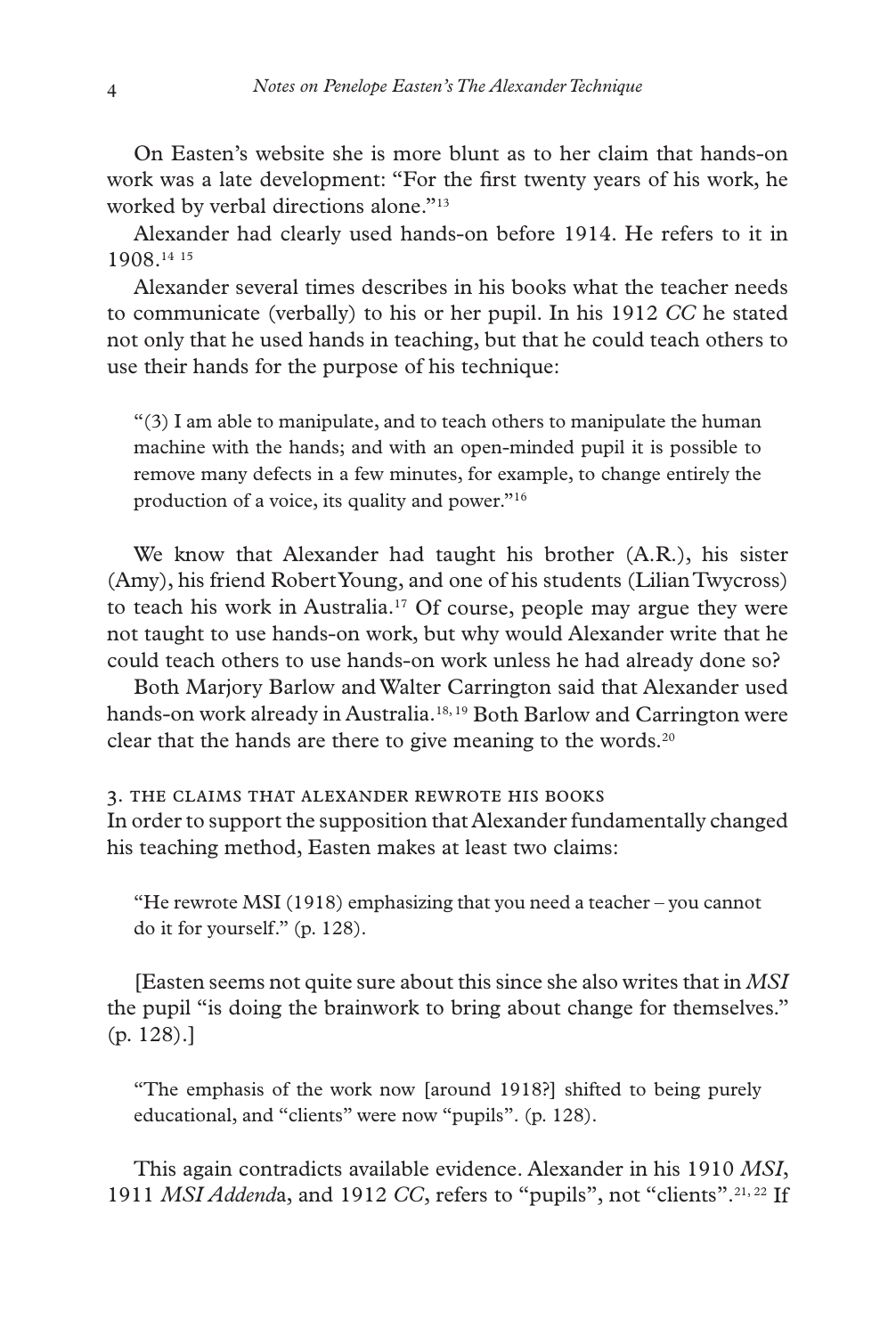Easten has evidence to the contrary she is not giving the reference.

It is true that Alexander in his 1910 *MSI*, 1911 *MSI Addenda*, and 1912 *CC* did not "emphasize" the need of a teacher, but neither did any of these publications state or indicate that the reader could do it for himself.

"He later rewrote *MSI* once again (1946) and also *CCC* (1955) to include the new concepts." (p. 129).

This is a peculiar statement; again it is not clear what is meant by the "new concepts". Possibly the term "primary control", which is mentioned once in the new introduction to the 1946 edition of *MSI*. A new introduction hardly qualifies as a rewrite. Again, references are needed to support this claim.

As for *CCC*, Easten refers to a 1955 edition, but Easten's bibliography does not contain a 1955 edition. She may be referring to the 1987 Gollancz edition which states that the preface to the new edition is from the 1955 edition. However, the 1955 *CCC* edition is merely a reprint of the 1946 edition in which the preface to the new edition first appeared. The new preface mentions *The Use of the Self* and the concepts of "the known" and "the unknown" which first appeared in *UoS*. This does not constitute a rewrite.

As for the 1946 *CCC* itself a few, minor changes were made between the 1923 (first) and the 1946 edition, and they are all listed on p. xxxix of the 2004 edition.<sup>23</sup> The changes are mainly grammatical with small changes in the style of writing. Certainly none of these changes alter the meaning.

Easten is not concerned with actual changes to the *MSI* editions, which have been listed in the 1996 edition. Nor is she concerned with a fundamental change of the definition of "primary control" between the first edition (1931) and later (1946) editions of *UoS*. These are real changes, already documented, but somehow these do not fit with Easten's narrative and so are ignored.

Easten clearly wishes to indicate that Alexander deliberately suppressed earlier material, and she implies that the technique presented in *UoS* (1931) became the modern AT and "the rest was forgotten". Alexander, however, was keen that all his books remained in print so that there was a record available of the evolution of his thinking, and the 1918 *MSI* (incorporating a 1907 article), *CCC*, *UoS*, and *UCL* remained in print all his life. Alexander was also keen that people read his books.<sup>24</sup>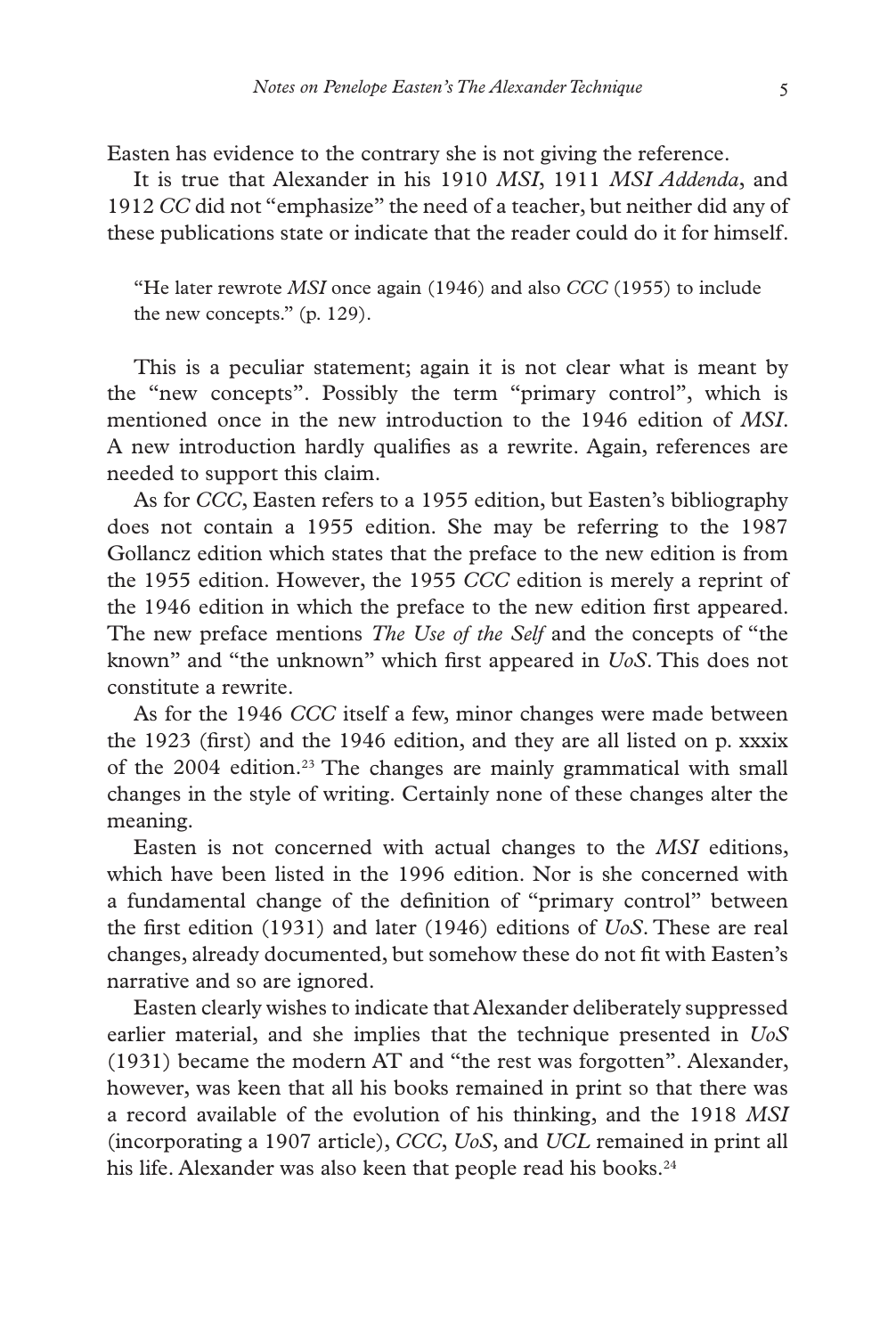# 4. The claim that teachers were "angry" with Alexander's "change" of technique

"This coincided with the first training course and became the modern AT; the rest was forgotten, and Goldie, Whittaker, and others were angry at this." (p. 129).

This is a complete surprise to all historians of the Alexander Technique as this version of events has not been suggested before. No source is provided for this statement, and so the reader is left in the dark. Who exactly was "angry" and what are the sources for them being "angry"?

Easten goes on to quote John Skinner, but Skinner was *not* on the first training course; he only started training in 1946. How is that an argument for changes taking place with the first training course in 1931? – and for people being "angry" with this?

5. The claim that Alexander falsified his account of his development of his technique

I have addressed this accusation elsewhere and do not wish to repeat the rebuttal here.25

However, as an illustration of Easten's selective quoting, it is worth examining. For example, Easten writes that Alexander claimed "he sorted these problems [voice problems] unaided, as if the colonies were a cultural desert" (p. 127), and cites five authors which purport to show what "a wealth of ideas was available alongside Delsarte work". Despite the fact that we know more about the voice and elocution teachers Alexander had read, or might have read, we also know that none of this material contains the principles of Alexander's technique, and certainly none of this material refers to inhibition and direction and the importance of the head–neck–back relationship.

Easten also writes that "John Skinner said that *UoS* is 'a terrible book, falsifying what happened'" (p. 129).

The source for this information is a document – "Edward Owen Interview Notes  $1961-62"$  – which I published as a PDF.<sup>26</sup> I specifically made it clear in my introduction (page 1) that "these were interview notes, originally done in shorthand, and later typed out. As the biography project was aborted these notes were not shared and consequently the interviewees did not have the opportunity to read these notes and make corrections. Note that some people's recollections are at variance with other sources."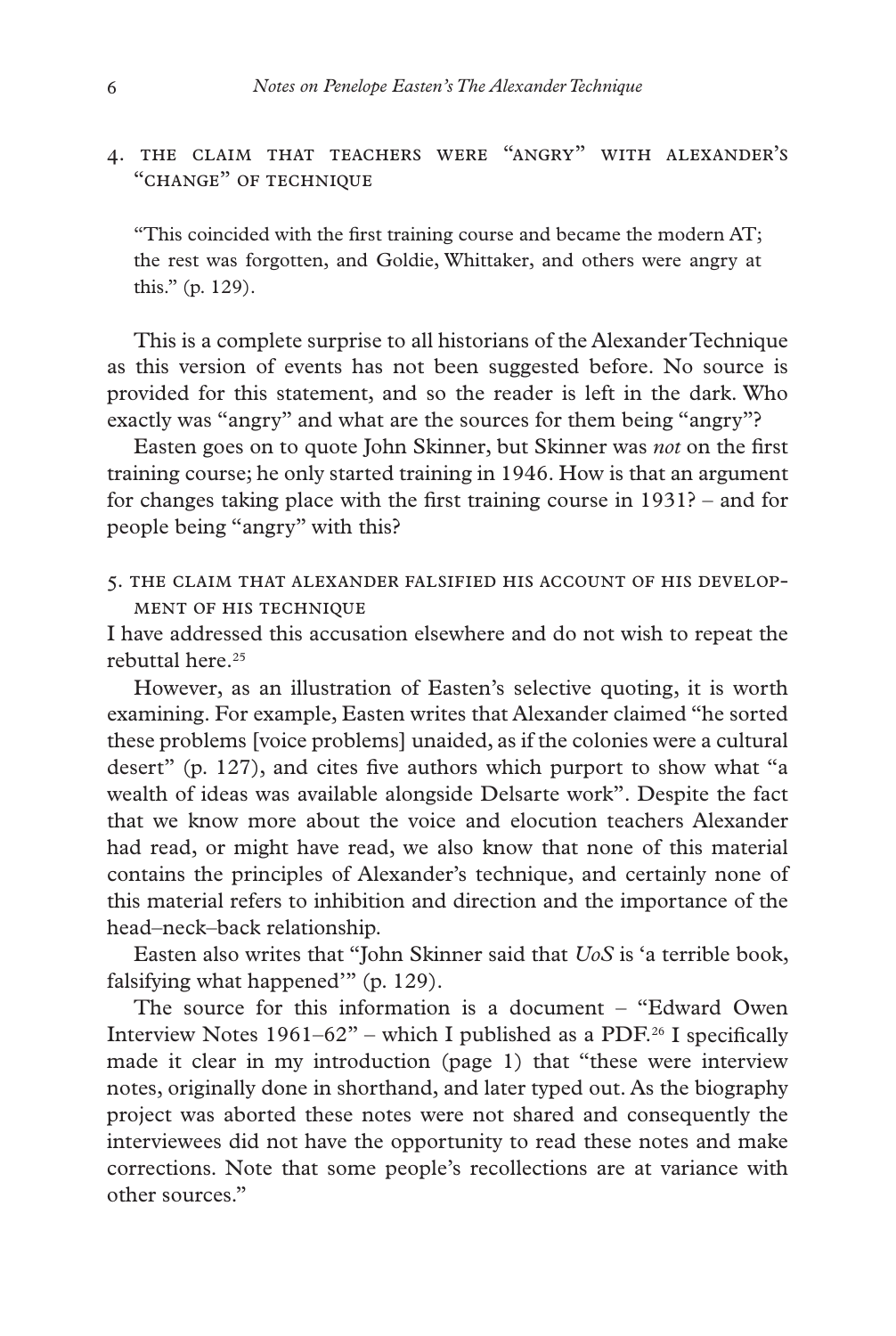In other words, we cannot be sure that John Skinner is quoted correctly, nor can we be sure what exactly he is referring to. Not only is this piece of evidence – highlighted as unreliable in the source she quotes – selected by Easten, but evidence to the contrary is ignored.

This is not befitting behaviour of someone impartially seeking to uncover the truth. A historian would naturally weigh a number of sources and evidences before reaching a conclusion.

Easten does not acknowledge the existence of alternative evidence such as – everybody else! No one, in Alexander's family (Barlow, Evans), of the teachers he trained (Tasker, Westfeldt, Barstow, Whittaker, Barlow, Carrington, Macdonald), of his distinguished pupils (Dewey, and many others) doubted or ever had reason to doubt the story presented by Alexander in "Evolution of a Technique" in *UoS*. 27 In the South African libel case  $(1948)^{28}$  the people who attacked Alexander for a wide variety of reasons never brought up the issue as to whether Alexander lied in *UoS*. John Skinner only started training as a teacher with Alexander in 1946, and later became a secretary at Ashley Place. It is not obvious why Skinner should have some special insight into Alexander and his history which would have escaped everybody else.<sup>29</sup>

As I met and spoke with Edward Owen about these interviews, it is disquieting to see John Skinner being so selectively quoted without any qualification.

6. The claim that Alexander created a "self-made man" myth Easten is fundamentally claiming that Alexander's success is all due to a lie:

"Alexander prospered with his 'self-made man' myth. How else would such an uneducated man from the colonies have made such a splash in Edwardian England?" (p. 129, see also p. 128.)

Easten also writes that Australia "was not a cultural backwater" (p. 127), but she suggests that if you are from the colonies, you could not possibly succeed in Edwardian England unless you created a "self-made man" myth.

Any historian will be astounded at the implied assumption that you could not succeed in Edwardian or any other times unless you lied and created a "self-made man" myth. People from a wide variety of poor backgrounds (and "uneducated") have risen to fame and fortune throughout human history, in all countries and all civilisations, from the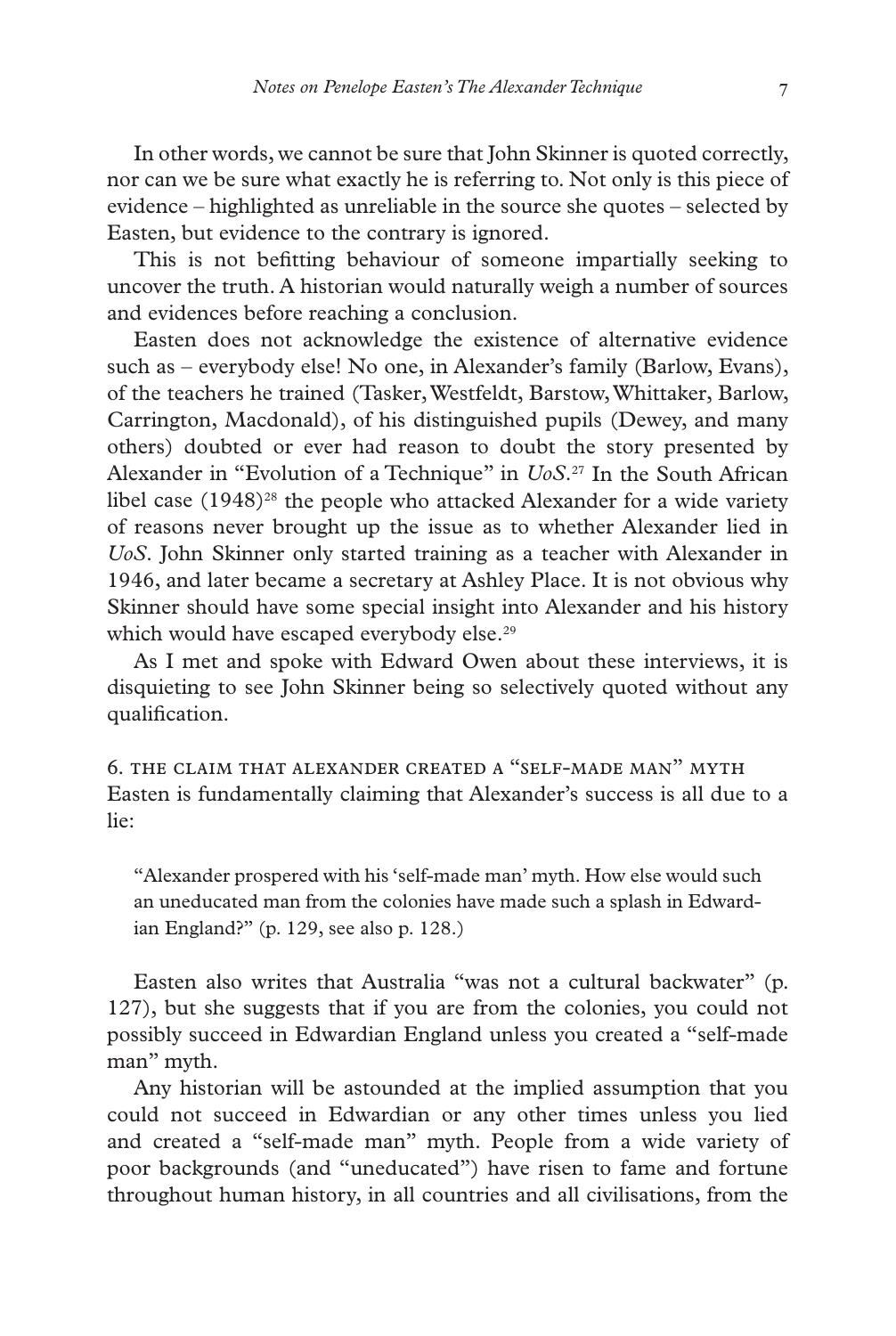dawn of time, and continue to do so to this day, without creating a "selfmade man" myth or having to prevaricate about their past. Examples are numerous.30

It is up to the reader to decide whether Alexander made "a splash" or not, but he never achieved riches and fame. He achieved a comfortable middle-class life, nothing more.

7. The claim that Alexander covered up that his grandparents were transported to Australia as convicts

Easten writes, "He [Alexander] covered up his family convict background,  $\ldots$ " (p. 129)

No reference or evidence is given for this.

For the record: Alexander's grandfather and his brother took part in the "Swing Riots" of the 1830s, protesting against the hardship brought about by the declining conditions for farm labourers; the introduction of new agricultural machinery meant fewer workers were needed. Matthias and Joseph Alexander took part in destroying some threshing machines in November 1830.31 Today this would be called a violent demonstration or political activism, but Easten does not mention the actual details because she wants to build up a picture of a criminal family. (In 1831 Matthias and Joseph Alexander were sentenced to "transportation" for seven years and were sent to Tasmania, but received an amnesty as part of a general amnesty of all such rioters. They chose however to stay in Tasmania.) Or is Easten referring to Alexander's grandmother, Mary Redden, an Irish Catholic, who had been transported in 1832, ageed sixteen, for stealing a dress worth five shillings?32 Or the grandmother on Alexander's mother's side who was convicted at aged sixteen of receiving stolen silver?<sup>33</sup> These are the crimes of Alexander's grandparents which "he covered up". (Actually, we have no evidence that he covered it up. Perhaps he did go around and tell everybody all the time. We don't know. Absence of evidence is not evidence of absence.)

When Easten writes "family" she can only mean the grandparents: there are no reports of his parents having been in trouble with the law. The F. M. Alexander biographer, Michael Bloch, suggests that Alexander's grandfather, like other people of their time, did not tell his children of their past. Matthias Alexander, the grandfather, died before Alexander was born. In other words, Alexander may not have even known that his grandparents were convicts.

In a private letter, late in his life (1940), Alexander describes himself as a "half-Scot".34 As Alexander's grandparents on his father's side were from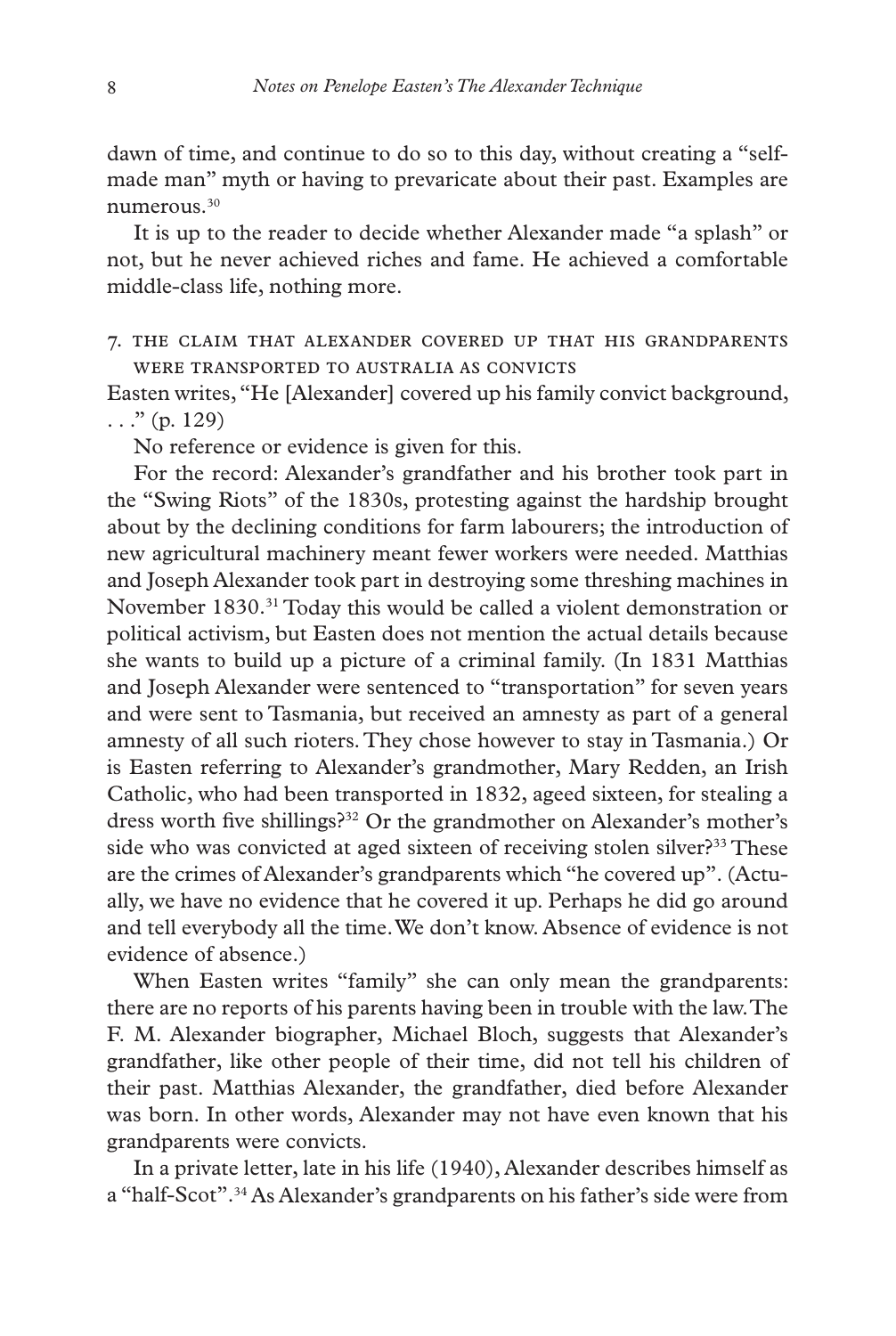Wiltshire and his grandmother on his mother's side was from London (it is not certain where the grandfather was from but possibly also London), it may indicate that Alexander was misinformed as to his family origins. It seems unlikely he should have invented a new ancestry for himself as there would be nothing to gain from such a deceit.

Alexander did not hide he came from Australia.<sup>35</sup> That fact alone would have revealed to people in London that he was likely to have had at least one convict ancestor.

8. The claim that Alexander and his family were co-conspirators In order to support the view that Alexander covered up his "family convict background, the sources he had studied, and the progressive stages of his work" (p. 129) despite lack of evidence, Easten impugns not only Alexander but his entire family:

"His family must have been loyal co-conspirators all the way through." (p. 129).

To bolster the argument that the whole family was in on a deception, Easten writes, "Today we see family secrets as shameful, but the Victorians saw them as the glue that bonded a family (research cited in *Stephen Fry's Victorian Secrets*, www.audible.co.uk)." (p. 129).

The only "research" cited in Stephen Fry's audio book is a book, Family Secrets: The Things We Tried to Hide by Deborah Cohen.<sup>36</sup> Cohen, a historian, cites various examples of secrets kept by families in the period 1780s–1970s, but these examples all refer to avoiding social embarrassement and shame: they include hiding or covering up affairs, illegitimate children, $37$  instances of homesexuality, of insanity, or of bankruptcy in the family. These are secrets kept to avoid disgrace and social exclusion. None of the examples given in Cohen's book pertain to what Easten is suggesting: a deceit for the purpose of making money. Cohen's book also suggests that lies might alternatively put strain and stress on families, not universally securing bonding, and provides examples of family members who did not keep secrets.<sup>38</sup> Cohen gives examples which illustrate the changing social mores between the  $19<sup>th</sup>$  and  $20<sup>th</sup>$  centuries as to what constitutes acceptable behaviour, as to what is "private" and as to what custom suggests should be public knowledge.

## 9. Was Alexander a liar?

Having cast a lot of aspersions on Alexander, Easten writes about Alex-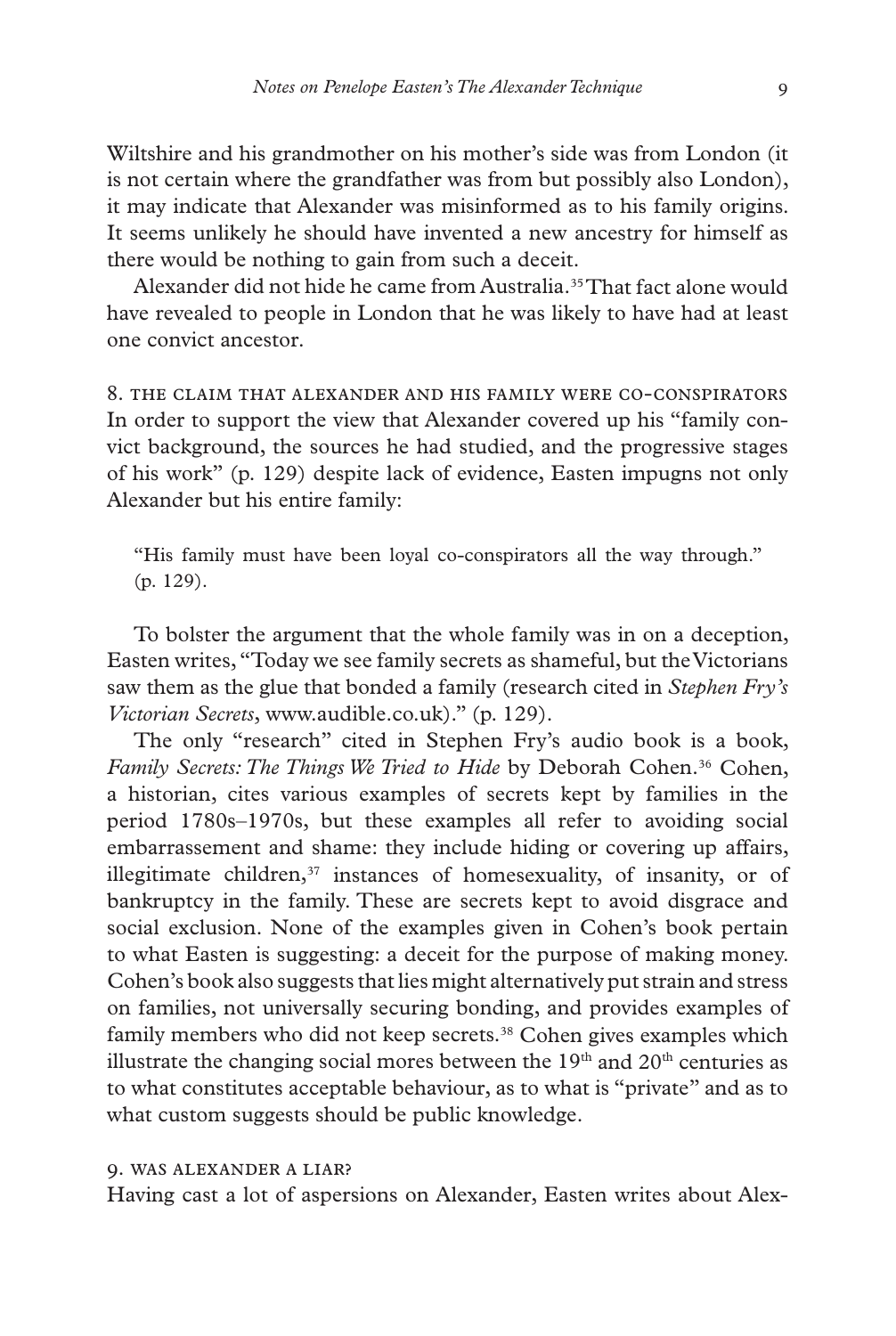ander's development of his technique as described in *UoS* that "we now know it was not the path he took" (for this issue see point 5.), but "This is not to call him a liar" (p. 129).

Such a statement sits uneasily with the above points about Alexander having "falsified" his development of his technique, that his "self-made" man story was a myth (and therefore not true), and that the whole family were "co-conspirators" in these deceits. It is very difficult to avoid the conclusion that Easten is portraying Alexander as a liar.

#### 10. The alleged influence of Delsarte

There have been insinuations by Jeando Masoero that Alexander derived his technique predominantly from Delsarte's method.<sup>39</sup> No firm evidence has been provided in support of this supposition. Easten refers to Masoero many times, for example:

"...he [Jeando] has hypothesized some origins of the technique." (p. 125).

"Whether or not this is exactly what Alexander was doing, Masoero has given us a missing link." (p. 126).

"Hidden in Delsarte's writings, Masoero has found many elements of Alexander technique" (p. 126).

However, as Masoero does not feature in the references (perhaps there are no written evidence or arguments?40), it is not possible to investigate Masoero's claims, and we must therefore rely solely on the information provided by Easten.

Easten claims that "Alexander was hugely influenced by the Delsarte system" (p. 9), but fails to support this claim by any sources. That Alexander knew of Delsarte has been known for years.<sup>41</sup> Alexander mentions the "Delsarte system" in a letterhead (about 1900), $42$  in his prospectus for his Sydney Dramatic and Operatic Conservatorium,<sup>43</sup> and sometimes (not often) in advertisements in connection with the Conservatorium.<sup>44</sup> Alexander did not mention it later (except acknowledging his knowledge of the Delsarte method for acting<sup>45, 46</sup>) probably because it was of no significance as far as his technique was concerned.

Easten writes, "In 1918, Alexander told the philospher Horace Kallen that William James and Delsarte were sources of his technique." (p. 128). This is not true: Kallen only refers to James in the 1958 conversations on Dewey (in which he is speaking from memory) regarding his 1918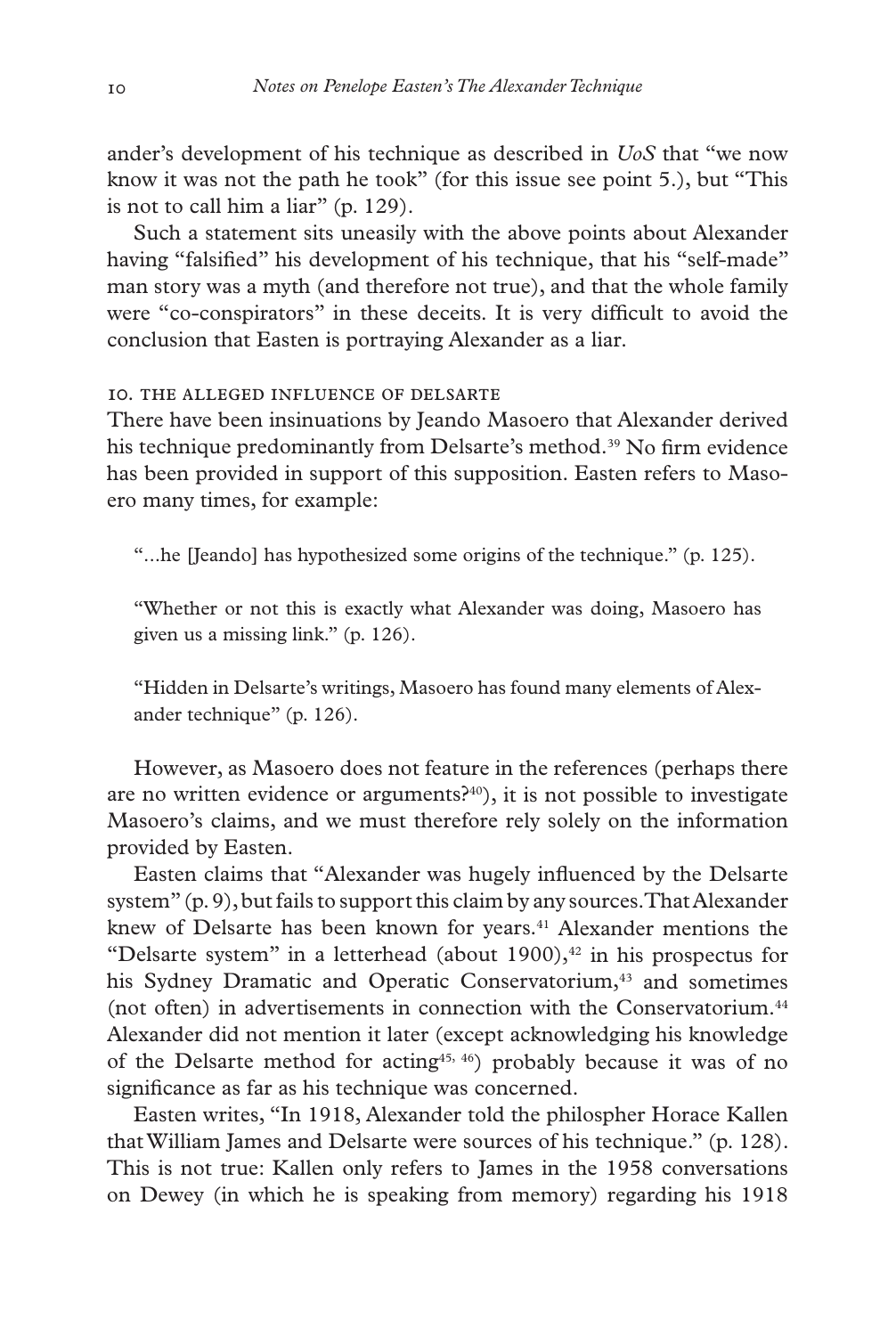meeting with Alexander.<sup>47</sup> Easten's source, Alex Murray,<sup>48</sup> is mistaken. To show that Alexander was influenced by Delsarte, Easten writes:

"Delsarte's central ideas include the concept of faulty sensory perception, the law of opposition and the law of extension. He saw the body as only an instrument of the mind. Only lengthening can be trusted, and this is brought about by constructive conscious control. To bring about change you were to understand and memorize directions, and work industriously in front of two-way mirrors with strong physical work brought about with thinking, until you saw the desired results." (p. 126).

There is no evidence – to the best of my knowledge – that Delsarte used mirrors extensively and that it involved "strong physical work". I am unable to find such information in Franck Waille's biography and description of Delsarte's method.<sup>49 50</sup> I would be grateful to have actual references for this proposition.

At the same time – hedging her bets – Easten admits, "However, we do not know Delsarte's actual methods that Alexander might have learned" (p. 126), and, "We do not know Delsarte's precise method to achieve this balance [alignment of the bones with gravity]" (p. 130). Yet she implies that Masoero has discovered what Alexander "must have" taught originally, based on supposed similarities between Delsarte and Alexander, and that several important concepts of the Alexander Technique, such as "faulty sensory appreciation" and "constructive conscious control", originated from Delsarte's teaching (p. 126). References are again lacking for these claims.

As an argument for Alexander having been inspired by Delsarte's method to use mirrors Easten refers to a 1885 book by Stebbins' book, *Delsarte System of Expression*<sup>51</sup>: "It [Stebbins' book] instructs the reader to spend long hours in front of mirrors, which we know Alexander did, so some have assumed this is what he read." (p. 125). But we don't know. Alexander turned to the mirror for a solution to his loss of voice.

Stebbins' book is a list of exercises and "laws" in order to learn the Delsarte system of expression.<sup>52</sup> Stebbins advises the reader to use a mirror: "I wish you to buy a mirror large enough to reflect your entire figure, and faithfully to practice many hours a day if you wish rapid results."53 There is nothing about self-observation or about the influence of the head–neck–back relationship on the whole. It is very difficult to find anything in the book which has any bearing or relevance to the Alexander Technique. And we don't know if Alexander read Stebbins.<sup>54</sup>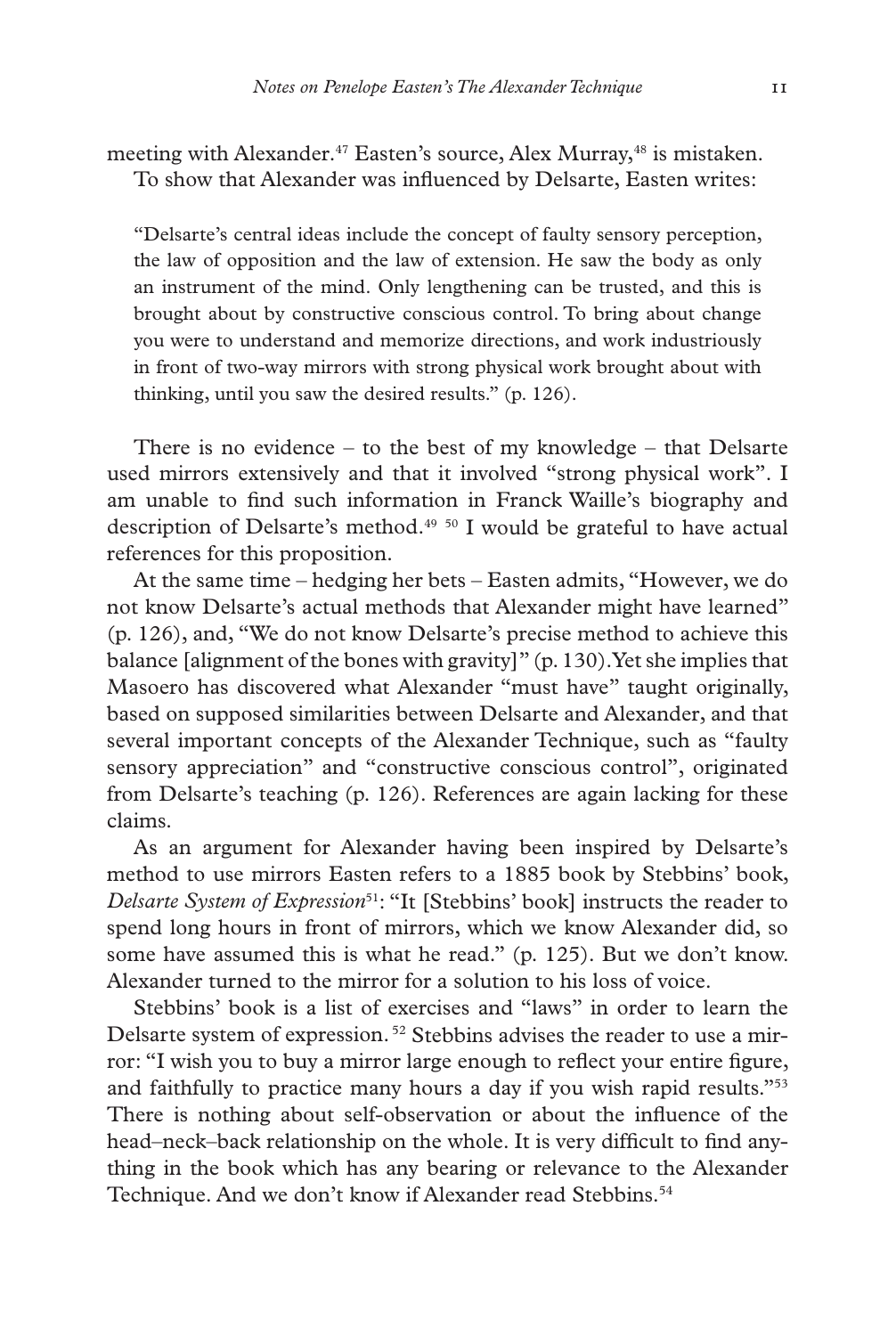Why would Alexander as an actor have to be prompted to use a mirror? Actors use mirrors all the time; for their make-up, for checking their dress, perhaps for checking how certain facial expressions and gestures look. The use of a mirror comes naturally to a performer for observing yourself.

If Alexander was so influenced by Delsarte why did he not refer to Delsarte already in 1894? Why did he only refer to Delsarte in about 1900–01 in the context of training actors? And never before or since in his writings?

Easten writes that "Masoero has also uncovered that Delsarte had trained his brother Camille (1817–77) who then emigrated to Tasmania and Australia in 1851. He presumably taught many of the stage community of the day with whom Alexander would then mingle and learn, possibly including Edith – Alexander's future wife." (p. 126). There is no source for the suggestion that Delsarte had trained his brother Camille. In Australia Camille advertised himself as a "Professor of Singing and Teacher of the Piano". Graeme Skinner has collected newspaper references to Camille in Australia.55 They relate mainly to Camille's performances as a singer and composer. There are only a couple of references indicating that Camille also taught singing and piano (and in one case, acting as it applies to the singer). There is no mention of the Delsarte system. References please?

As Edith Page was born 1865 and Camille died in 1877, she would have to have had lessons at a very early age in order to been taught by Camille. The link to Alexander is tenuous.

Easten and/or Masoero are attributing so many aspects of the Alexander Technique to Delsarte that it amounts to insinuating that Delsarte is the progenitor of the Technique. Given the many books now in existence on Delsarte and his system, if there are any direct connections to Delsarte why are these not quoted and referenced?<sup>56, 57</sup>

## 11. The claim that the Alexander Technique is not a self-help  $M$ FTHOD

"If Masoero is correct, the Alexander technique really did start as a selfhelp method, but quickly became a method of teachers working on pupils. This original material was perhaps even suppressed by Alexander, as it was gone by 1915 or earlier, once he discovered he could communicate the work through his hands." (p. 9).

Easten later contradicts this by writing, "About 1914, Alexander realized that his hands conveyed his own use to the pupil. Now the focus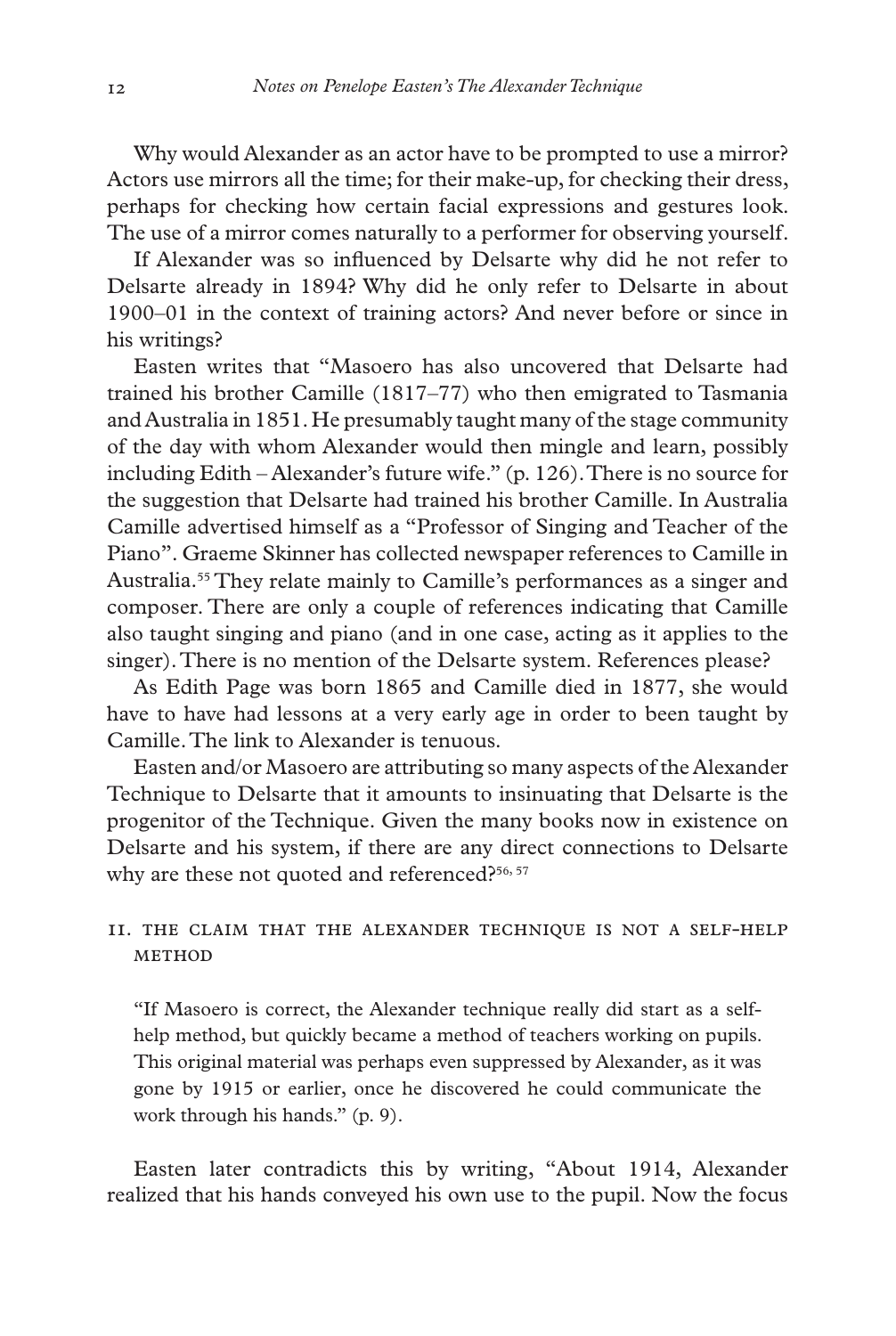changed: pupils recited their orders while he gave them the new sensory experiences that they could then bring about for themselves at home." (p. 128). So, if the purpose of Alexander's teaching is that the pupil can bring it about themselves, how is this not a self-help method?

Alexander wrote a number of articles and letters on his technique between 1895 and 1910 which have been available in various forms,<sup>58</sup> and the known collection of papers was published in 1995.<sup>59</sup> There is no evidence that this material was "suppressed by Alexander" or that there is other material which has been suppressed.

There is no evidence that Alexander did not always consider his technique a self-help method. The Alexander Technique has – unlike a treatment – always been a self-help method in that the teacher, through examples such as an everyday activity, demonstrates how to apply the principles of the Technique, so that the pupil learns how to put these principles into practice, and so can apply these principles to his or her own life. Alexander made it very clear that his technique was an education (or re-education), and not a cure; that it required active conscious participation; that it was a learning process for the purpose of the pupil gaining independence from the teacher.<sup>60</sup>

An example of how Alexander taught, what he told his pupils, how he dealt with a specific difficulty, and how he engaged them in the process of learning is given in the chapter "The Stutterer" in *UoS* (first published in  $1931$ ).<sup>61</sup> It is a good example of how the Alexander Technique helps pupils to help themselves, and it emphasizes that the active participation of the pupil is required throughout: it is not done by hands-on work alone.

## 12. The appropriation of Margaret Goldie

Easten repeatedly refers to Goldie and was obviously influenced by her teaching. For the purpose of attributing Goldie with special insights into the Alexander Technique, Easten elevates her status. There are various misleading phrasings to indicate that Goldie somehow knew more than other teachers. For example, Easten writes, "Goldie predated the training course" (p. 9), that is, had lessons before the start of the course, and thereby implying that therefore she had a special insight. However, all the first training course students had lessons before the first training course started and so they all "predated" the training course. Irene Tasker "predated" the first training course by some 18 or 19 years, and she never referred to any fundamental changes in Alexander's teaching or approach. She wrote and lectured on the Technique.<sup>62</sup> Because Goldie wrote so little and only very generally on the Technique, we know very little about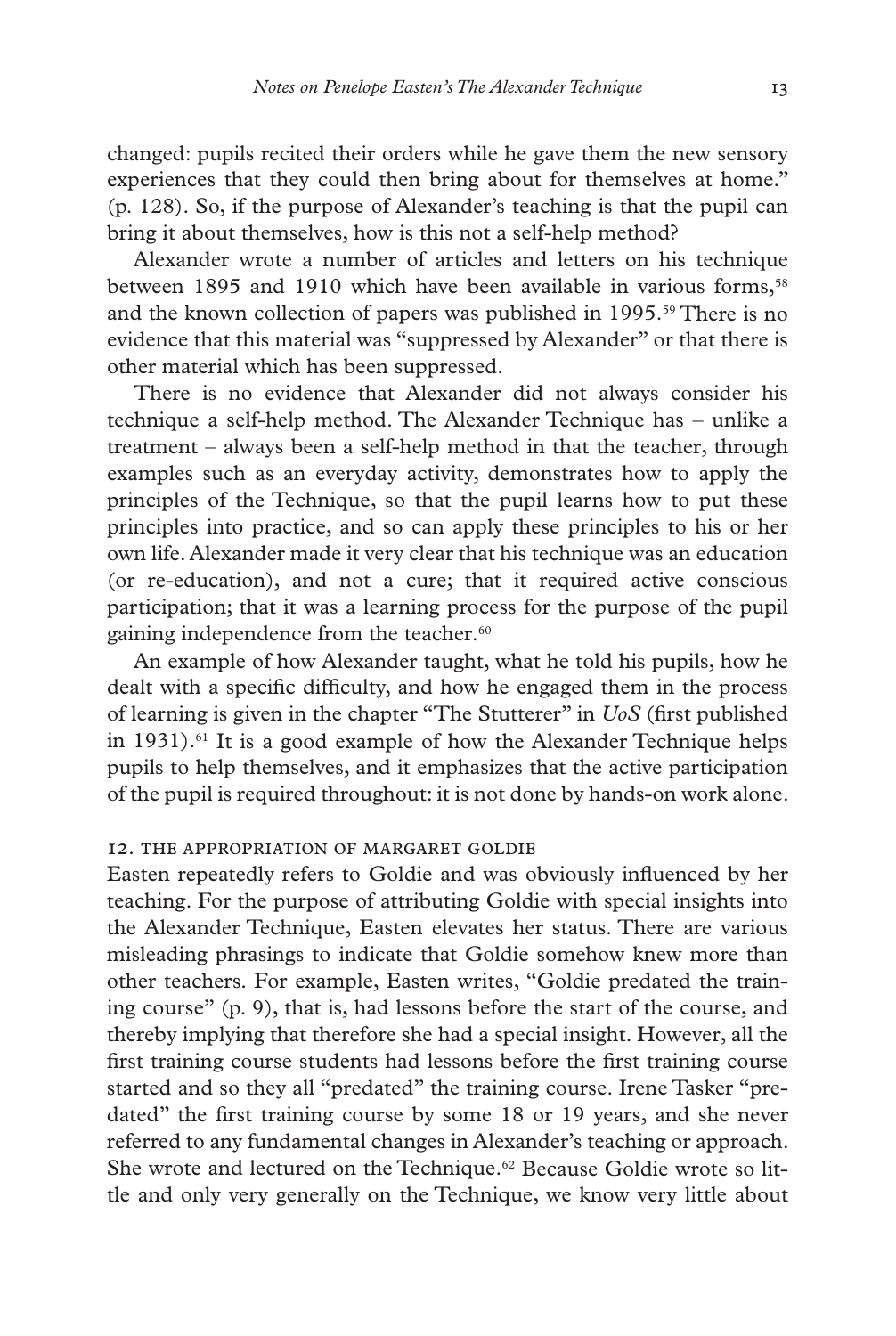## Goldie's views.<sup>63</sup>

I had lessons with Margaret Goldie (five lessons in 1988), and unlike Easten who experienced Goldie applying "strong pulls" (p. 126), I did not experience any "pulls", "strong" or otherwise. Fiona Robb's book of her lessons with Margaret Goldie also gives a different impression from Easten's interpretation of Goldie's teaching,<sup>64</sup> as does Ted MacNamara<sup>65</sup> (a teacher who also wrote of experiences of his lessons with Margaret Goldie). Easten appears to be appropriating Goldie's style of teaching, based solely on her own individual lessons. Teachers already know how different interpretations teachers may make of the teacher training course where they trained – and that is after spending five days a week for three years with a teacher – and so to generalise so liberally from individual lessons is a rash undertaking.

#### 13. Conclusion

Given the many inconsistencies, contradictions and suppositions, the overall impression of Alexander's development of his technique presented in Easten's book is confusing. However, for a reader who is new to the Alexander Technique, Alexander comes across as unreliable and a knave.

Easten presents Alexander as dishonest. She writes that he did not develop the Technique as he said he did and as he described in *UoS* and *UCL*, but instead invented or borrowed from other sources, turning Alexander's story of the development of his technique into an unrealiable pastiche of plagiarism and fancy. By portraying Alexander as a sly character, keeping the "real" or "original" Alexander Technique to himself, Easten–Masoero can then claim to have uncovered and revealed for the first time this "initial" technique.

Only arguments which undermine Alexander's story are considered and given an airing, the net effect being to besmirch Alexander's character and that of his family, and to question the validity of what Easten calls "mainstream" Alexander Technique. The implication is also that modern mainstream Alexander Technique is not a self-help technique but based on a development (hands-on work) by Alexander which was only done for financial gain.

To reach this conclusion Easten's book contains a pile of conjectures. Apart from those mentioned above, Easten at times suggests that Alexander "must have" this or that when she cannot cite any evidence. Given all the "must have" (three times on p. 129, then p. 135, and p. 141) and the unsubstantiated claims (referred to above) in Easten's story, it requires less credulity to believe that Alexander, his family, his pupils, and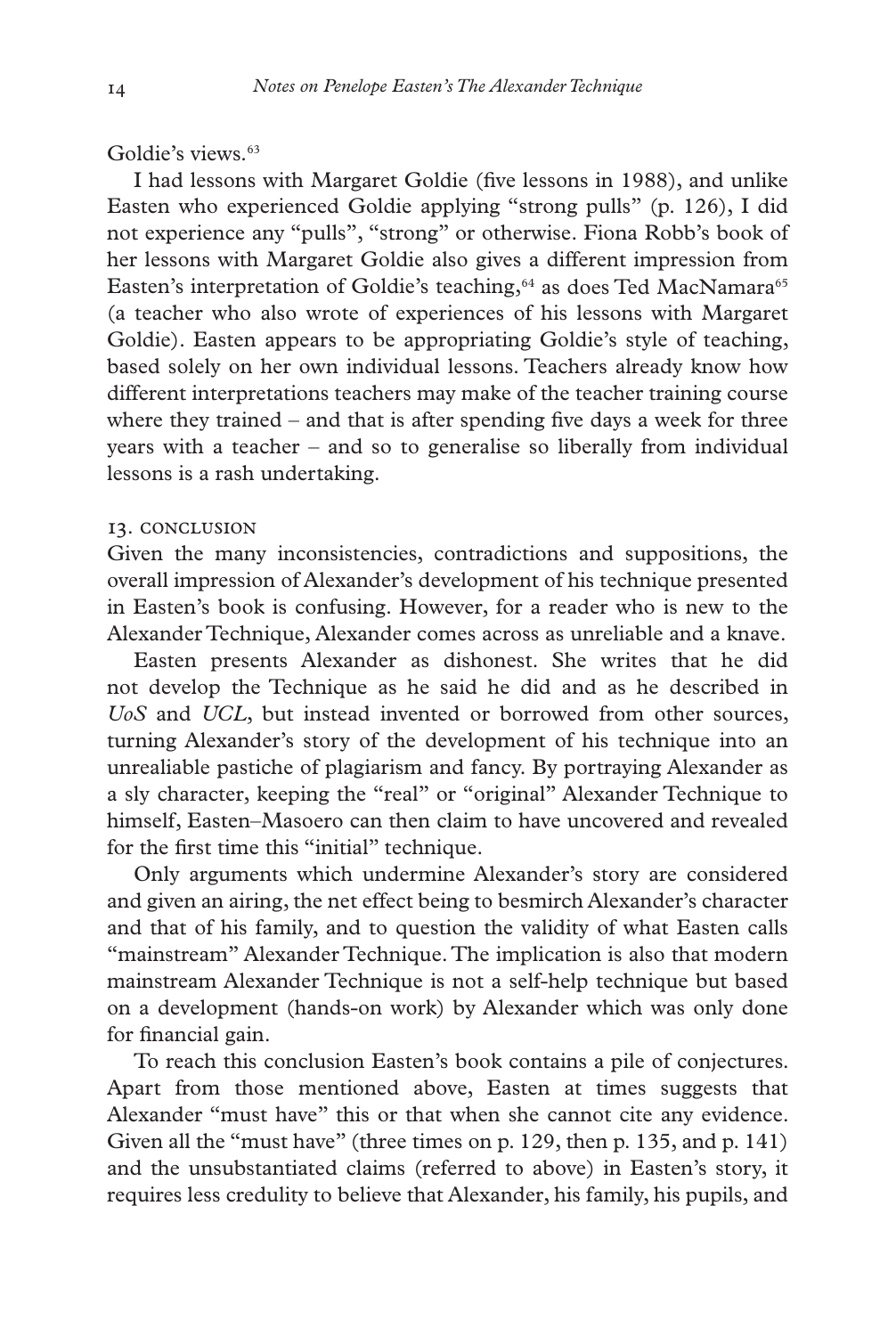the teachers of his training course were truthful.

There is a key question with Easten's book: the Easten–Masoero method presented in the book is based on the premise that it includes Alexander's secret technique and therefore, if this premise is false, the whole Easten-Masoero method is a fantasy, based on a large amount of conjectural interpretations. Why rest the entire method on such a speculative foundation? If Easten-Masoero have discovered an alternative version of the Alexander Technique which they like, why not just present it and let people find out for themselves to what extent it works? Why create what amounts to a conspiracy theory in order to promote a new method?

I would recommend the author to re-examine her sources and consider other sources in order to be able to present a more accurate history of Alexander and of the Alexander Technique, and to incorporate a more balanced view in any future editions of her book.

> *Jean M. O. Fischer Graz, November 2021*

## Endnotes

- 1 *The Alexander Technique Twelve Fundamentals of Integrated Movement* by Penelope Easten (Handspring Publishing, 2021).
- 2 *MSI*: *Man's Supreme Inheritance*. *CC*: *Conscious Control*. CCC: *Constructive Conscious Control of the Individual. UoS: The Use of the Self. UCL: The Universal Constant in Living. The year of the MSI edition referred to is given in parenthesis.*
- 3 A possible source is Jeroen Staring who has also speculated on changes in Alexander's way of teaching between 1911 and 1931. See *Frederick Matthias Alexander 1869–1955 – The Origins and History of the Alexander Technique* by Jeroen Staring (Integral, 2005), pp. 260, 261.
- 4 See for example *Man's Supreme Inheritance by* F. Matthias Alexander (Mouritz, 1996), pp. 173, 174.
- 5 *Man's Supreme Inheritance by* F. Matthias Alexander (Mouritz, 1996), p. 173.
- 6 *A Time to Remember* by Walter H. M. Carrington (The Sheildrake Press, 1996), 4 November 1946 entry, p. 58.
- 7 She quotes *Man's Supreme Inheritance by* F. Matthias Alexander (Mouritz, 2011), p. 172, which is almost identical to the Mouritz 1996 edition, which is based on the 1946 edition.
- 8 *Man's Supreme Inheritance (1910), Man's Supreme Inheritance Addenda (1911), Conscious Control (1912) – Facsimile of First Editions of Books on the F. M. Alexander Technique by* F. Matthias Alexander (Mouritz, 2021), p. 97.
- 9 *Man's Supreme Inheritance (1910), Man's Supreme Inheritance Addenda (1911), Conscious Control (1912) – Facsimile of First Editions of Books on the F. M. Alexander Technique by* F. Matthias Alexander (Mouritz, 2021), p. 209.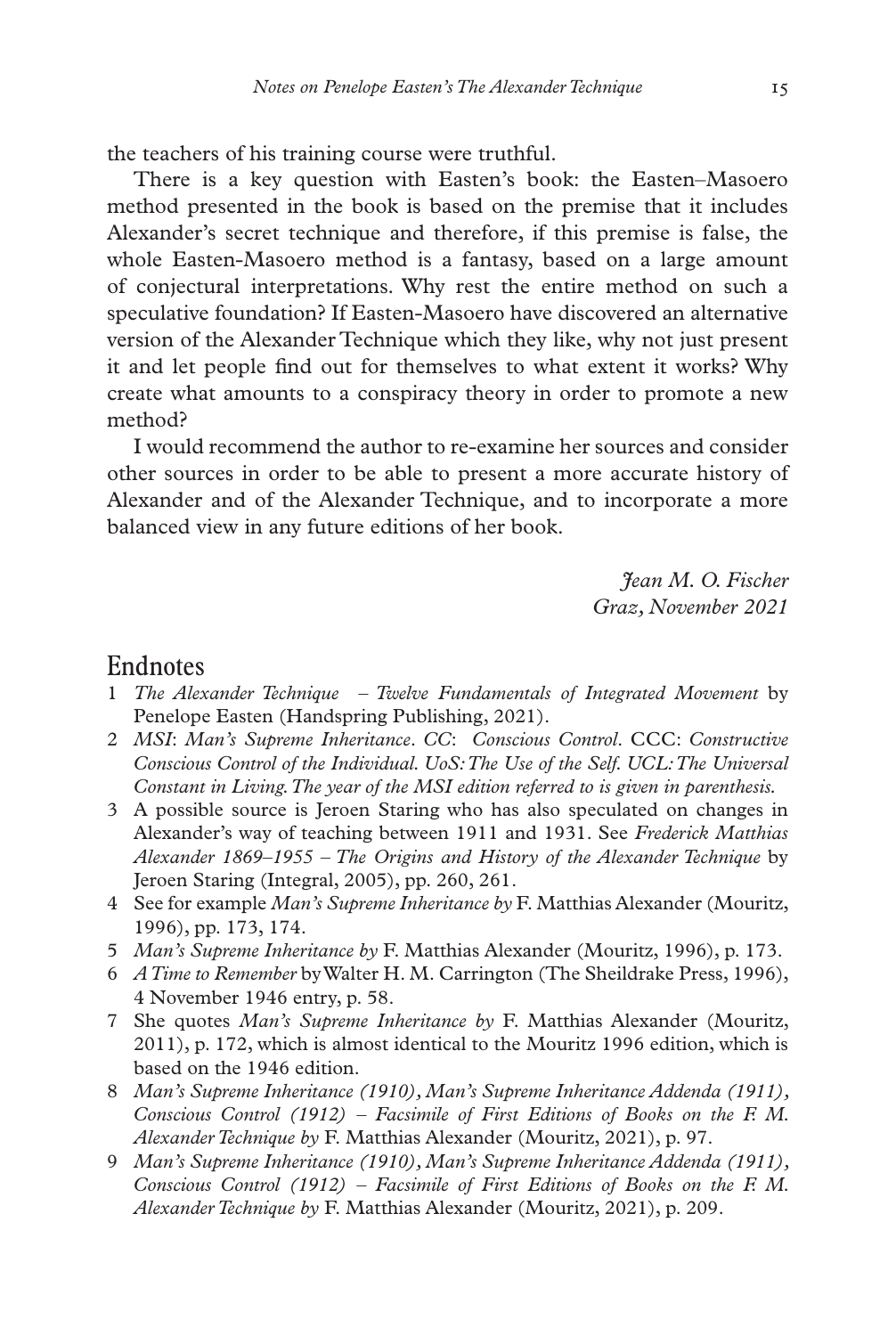- 10 *Man's Supreme Inheritance (1910), Man's Supreme Inheritance Addenda (1911), Conscious Control (1912) – Facsimile of First Editions of Books on the F. M. Alexander Technique by* F. Matthias Alexander (Mouritz, 2021), p. 241. See also p. 242.
- 11 *The Use of the Self* by F. Matthias Alexander (Methuen, 1939), pp. 69–88.
- 12 As Easten uses online teaching and teaches teachers in online teaching, it could be argued that it is in her interests to belittle hands-on work. See for example: https://penelope-s-school-4df3.thinkific.com/courses/training-toteach-online-for-AT-teachers. Retrieved 26 November 2021.
- 13 https://alexandertechniqueinfo.org/online-alexander-technique-lessons. Retrieved 26 November 2021.
- 14 "Re-Education of the Kinæsthetic Systems" (1908) in *Articles and Lectures* by F. M. Alexander (Mouritz, 1995, London), pp. 82–83.
- 15 See also https://mouritz.org/companion/article/hands-work. Available for all to read since 2018.
- 16 *Man's Supreme Inheritance (1910), Man's Supreme Inheritance Addenda (1911), Conscious Control (1912) – Facsimile of First Editions of Books on the F. M. Alexander Technique by* F. Matthias Alexander (Mouritz, 2021), p. 291.
- 17 *Frederick Matthias Alexander A Family History* by Jackie Evans (Phillimore & Co., 2001), pp. 135, 137.
- 18 *An Examined Life* by Marjory Barlow, Trevor Allen Davies (Mornum Time Press, 2002), p. 65.
- 19 *Personally Speaking* by Walter Carrington, Seán Carey (Mouritz, 2001 [1986]), pp. 12–13.
- 20 See for example *An Examined Life* by Marjory Barlow, Trevor Allen Davies (Mornum Time Press, 2002), p. 212.
- 21 *Man's Supreme Inheritance (1910), Man's Supreme Inheritance Addenda (1911), Conscious Control (1912) – Facsimile of First Editions of Books on the F. M. Alexander Technique by* F. Matthias Alexander (Mouritz, 2021).
- 22 See also the many references to pupils in his early (pre-1910 papers) in *Articles and Lectures* by F. Matthias Alexander, edited by Jean M. O. Fischer (Mouritz, 1995).
- 23 *Constructive Conscious Control of the Individual* by F. Matthias Alexander, (Mouritz, 2004).
- 24 *Explaining the Alexander Technique by* Walter Carrington, Seán Carey, (Mouritz, 2004), pp. 8-9.
- 25 "Some thoughts on F. M. Alexander's story of the evolution of the Technique" by Jean M. O. Fischer in *AmSAT Journal* no. 17 (AmSAT, Fall 2020), pp. 19–27.
- 26 "Edward Owen Interview Notes 1961–62" PDF. https://mouritz.org/library/ articles/index.
- 27 Alexander's record of his development of his technique was written down at least twenty years later (according to Irene Tasker he started *UoS* in the early 1920s – see "Connecting Links" in *Irene Tasker – Her Life and Work with the Alexander Technique* by Regina Stratil (Mouritz, 2020)), and of course was written down with the benefit of hindsight; he uses a vocabulary (such as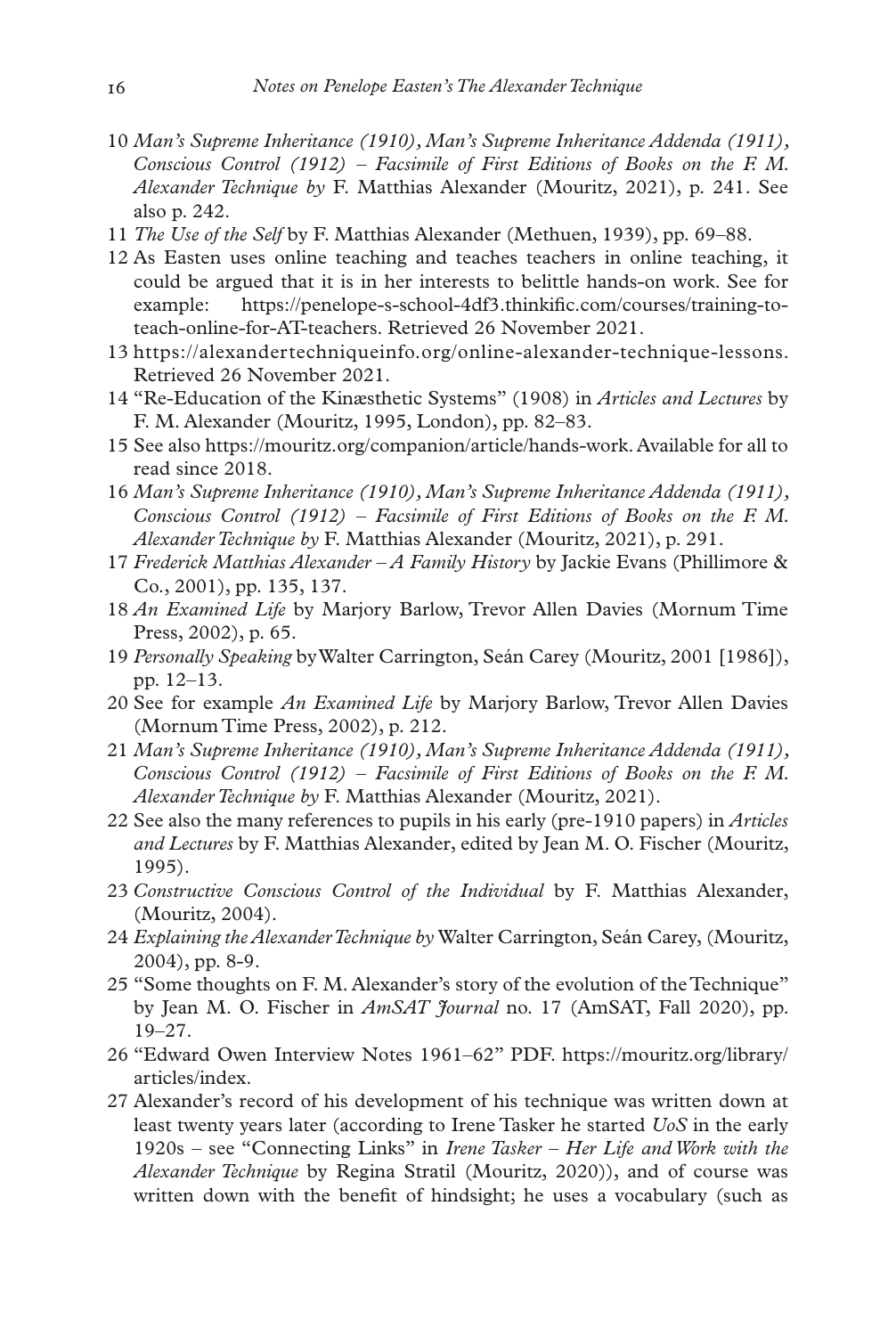inhibition, direction, primary control) which was not available to him at the time of his discoveries. No one disputes that his record was from memory and not a day-by-day account. (See for example, *Explaining the Alexander Technique by* Walter Carrington, Seán Carey*,* Mouritz, 2004, pp. 115-16.) However, the accuracy of the fundamental stages that he went through has not been questioned until recently (e.g. see note 29).

- 28 *South African Libel Case 1948 Vols.1–4* edited by Jean M. O. Fischer (Mouritz, 2021).
- 29 Michael Bloch, in his biography of Alexander, also casts doubts on the accuracy of Alexander's account, but Bloch can only quote Skinner as a source for such doubt. See pp. 35–36, pp. 145–46 in *F. M. the Life of Frederick Matthias Alexander* by Michael Bloch (Little Brown, 2004).
- 30 From around Alexander's time one could mention Charlie Chaplin, who rose from East End London poverty and hardship to Hollywood actor and director. Or Max Aitken, 1st Baron Beaverbrook, one of ten children of a farmer in Canada, who became a newpaper baron, owner of the *Daily Express* (at one time the most successful mass-circulation newspaper in the world), and became a minister under Winston Churchill. Or the 7th Prime Minister of Australia (1915–23), Billy Hughes, the son of a Welsh carpenter, who worked many odd-jobs, first in England, then in Australia, before entering politics. Or Eugen Sandow, who rose from being a travelling circus athlete to developing his own body-building system, writing several books, and having a famous gym in London at the time of Alexander. Or Sir Thomas Huxley, who was the son of a poor school teacher in Ealing. Or Sir Henry Irving, who was born to a working-class family.
- 31 *F. M. the Life of Frederick Matthias Alexander* by Michael Bloch (Little Brown, 2004), p. 11.
- 32 *F. M. the Life of Frederick Matthias Alexander* by Michael Bloch (Little Brown, 2004), p. 12.
- 33 *F. M. the Life of Frederick Matthias Alexander* by Michael Bloch (Little Brown, 2004), p. 15.
- 34 F. M. Alexander letter to Irene Tasker, 22 October 1940, in *Letters Volume I 1916–1942* by F. Matthias Alexander. Edited by Missy Vineyard and Jean M. O. Fischer (Mouritz, 2020), p. 121.
- 35 See for example "A Respiratory Method" (1905) in *Articles and Lectures* by F. M. Alexander (Mouritz, 1995, London), pp. 27–29, and front cover facsimile on p. 49. See also various newspaper advertisements.
- 36 *Family Secrets: The Things We Tried to Hide* by Deborah Cohen (Penguin, 2014).
- 37 It was especially important for the sake of protecting illegitimate children from being taunted and mocked throughout their childhood (and perhaps later) for being a "bastard". Alexander had an illegitimate son with his friend and housekeeper of Penhill in 1931, which was kept a secret for many years.
- 38 *Family Secrets: The Things We Tried to Hide* by Deborah Cohen (Penguin, 2014), p. 47.
- 39 Podcasts: 'Francois Delsarte's Influence on F. Matthias Alexander and the Alexander Technique', Parts 1-12, Jeando Masoero interviewed by Robert Rickover. https://bodylearningcast.com/delsarte/.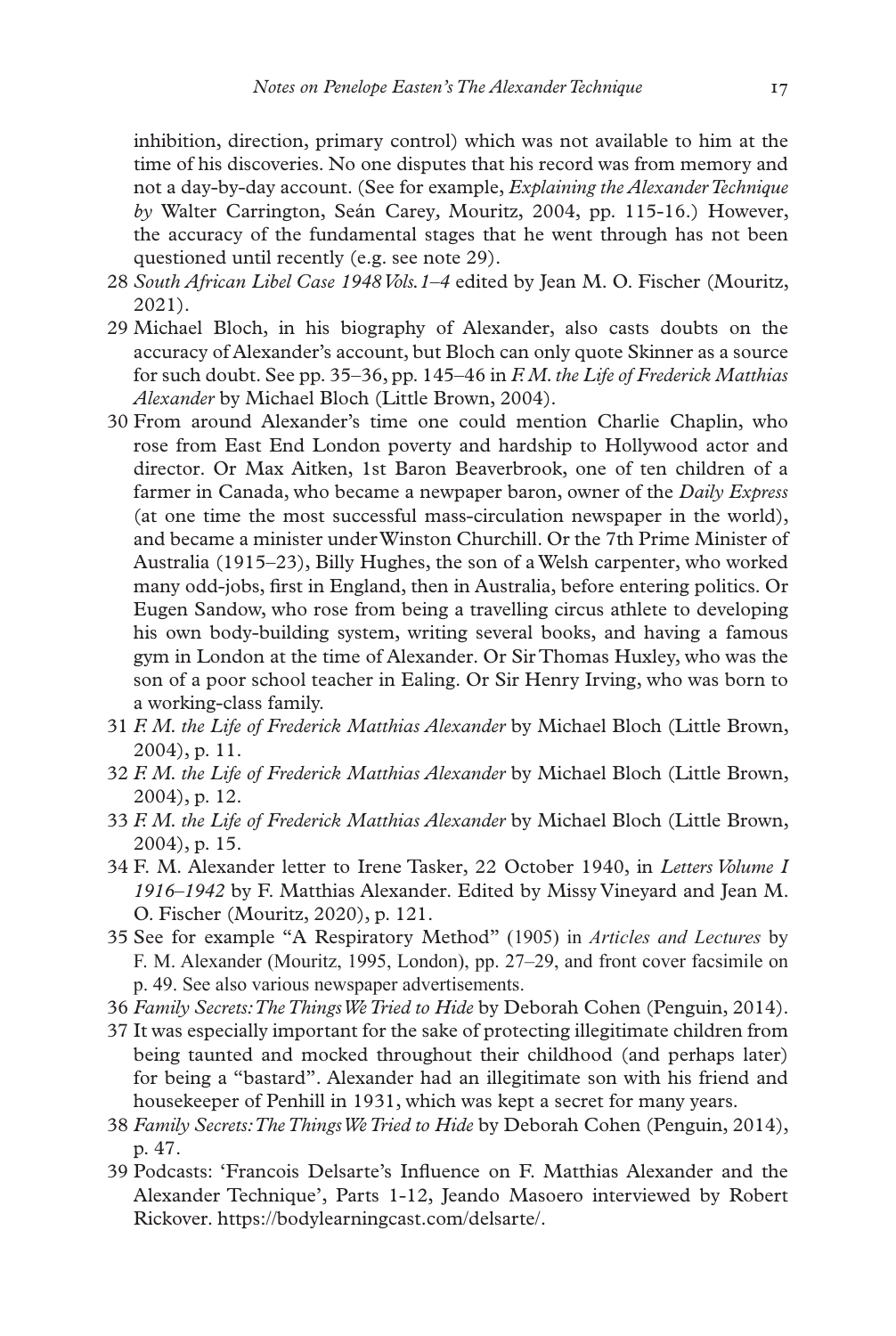- 40 As Masoero was not taught personally by Delsarte he is presumably relying on written sources. Therefore it should be possible to reference those sources.
- 41 *Walter Carrington on the Alexander Technique In discussion with Séan Carey* (Sheildrake Press, 1986), p. 22. Republished as *Personally Speaking* (Mouritz, 2001).
- 42 *Articles and Lectures* by F. Matthias Alexander, edited by Jean M. O. Fischer (Mouritz, 1995), p. 13.
- 43 Facsimile copy of this prospectus is published in *Up From Down Under* by Rosslyn McLeod (Mouritz, 2017), pp. 202–05.
- 44 See "Reviews and notices of F. M. Alexander's theatre performances 1901-02. Part One" and "Part Two". PDFs available from https://mouritz.org/library/ articles/index.
- 45 *Personally Speaking by* Walter Carrington, Seán Carey, (Mouritz, 2001 [1986]), pp. 31–32. In *Walter Carrington on the Alexander Technique – In discussion with Séan Carey* (Sheildrake Press, 1986), p. 22.
- 46 Both John Nicholls and Sean Carey recollect Walter Carrington talking about Alexander referring to Delsarte. Carrington said he remembered Alexander demonstrating the kind of body language and gestures he [Alexander] had learned from the Delsarte method to portray a character, for example a pickpocketing thief in the street. (John Nicholls, personal communication, November 2021.)
- 47 "Alexander told me that he had gotten his idea by reading James." (Which "idea" is not clear from the context.) Kallen in *Dialogue on John Dewey* edited by Corliss Lamont (Horizon Press, New York, 1959), p. 27.
- 48 *Alexander's Way Frederick Matthias Alexander in His Own Words and in the Words of Those Who Knew Him* by Alexander D. Murray (Alexander Technique Center Urbana, 2015), p. 37.
- 49 *La méthode somatique expressive de François Delsarte Histoire, esthétique, anthropologie* by Franck Waille (Entretemps, 2016).
- 50 See also *Trois décennies de recherche européenne sur François Delsarte* by Franck Waille (Editions L'Harmattan, 2011).
- 51 *Delsarte System of Expression* by Genevieve Stebbins (Dance Horizons, New York, 1977, a reproduction of a 1902 edition).
- 52 Examples of the exercises to be practised are: "*Exercise III:* Drop forearm from elbow as if dead; shake it. Vital force arrested at elbow." (p. 85). "*Exercise V:* Drop head to one side decomposed; it will gradually describe a half-circle, moving from its own weight as you have seen persons asleep nodding. Drop back decomposed." (p. 85). "*Exercise X:* Seat yourself squarely. Incline torso forward. Incline head back. Make this movement a simultaneous one. Now reverse above; i.e., incline torso back as you incline forward. Practice this for me half a dozen times – one! two! three! four! five! six! There, there, you forget; your head is not moving in opposition. Yes, you are right now. Attention!" (pp. 98–99).
- 53 *Delsarte System of Expression* by Genevieve Stebbins (Dance Horizons, New York, 1977), p. 83.